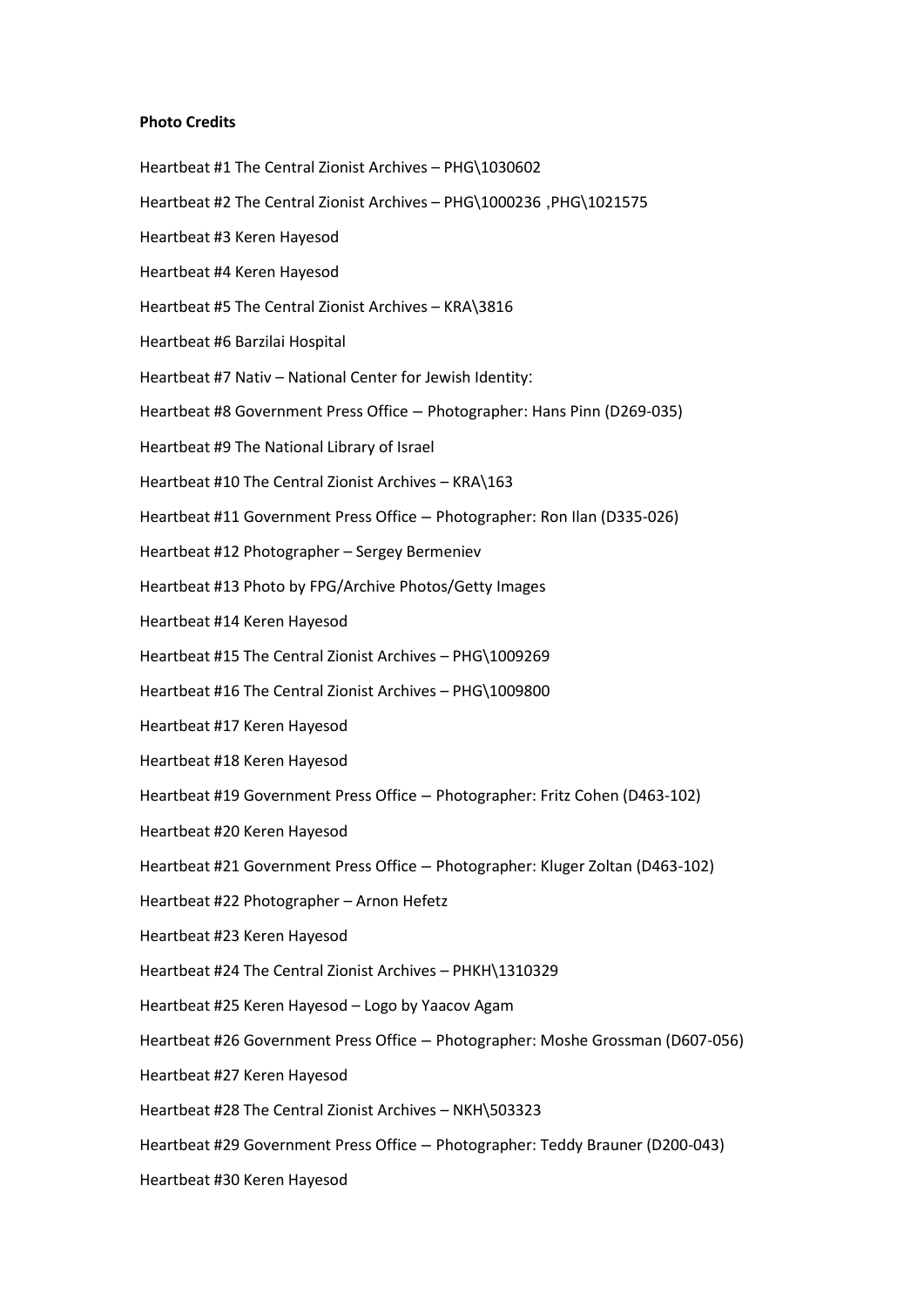Heartbeat #31 Yad Vashem Heartbeat #32 The Central Zionist Archives – KH4\14767 Heartbeat #33 Keren Hayesod Heartbeat #34 The Central Zionist Archives – NKH\490333 Heartbeat #35 The Central Zionist Archives – NKH\453331 Heartbeat #36 Keren Hayesod Heartbeat #37 The Central Zionist Archives – PHKH\1306474 ,PHKH\1308201 Heartbeat #38 The Jewish Agency for Israel Heartbeat #39 Keren Hayesod Heartbeat #40 The Central Zionist Archives – KRU\4038 Heartbeat #41 Government Press Office – (D839-013) Heartbeat #42 The Jewish Agency for Israel Heartbeat #43 The Central Zionist Archives – PHG\1017380 Heartbeat #44 Staff of Neve Midbar Youth Village Heartbeat #45 The Central Zionist Archives – PHG\1074900 Heartbeat #46 IDF Spokesperson's Unit Heartbeat #47 Photo by © Hulton-Deutsch Collection/CORBIS/Corbis via Getty Images The Central Zionist Archives – KRU\1422 Heartbeat #48 The Central Zionist Archives – KRA\2368 Heartbeat #49 The Central Zionist Archives – KRU\13340 Heartbeat #50 The Central Zionist Archives – KRA\2165 Heartbeat #51 The Central Zionist Archives – PR\4357\10 Heartbeat #52 The Central Zionist Archives – PHKH\1262951, Keren Hayesod Heartbeat #53 Keren Hayesod Heartbeat #54 Keren Hayesod Heartbeat #55 The Central Zionist Archives – KH1\1818 Heartbeat #56 The Central Zionist Archives – PHPS\1333807 Heartbeat #57 The Steven Spielberg Jewish Film Archive Heartbeat #58 The Central Zionist Archives – PHG\1024325 Heartbeat #59 The Jewish Agency for Israel Heartbeat #60 Keren Hayesod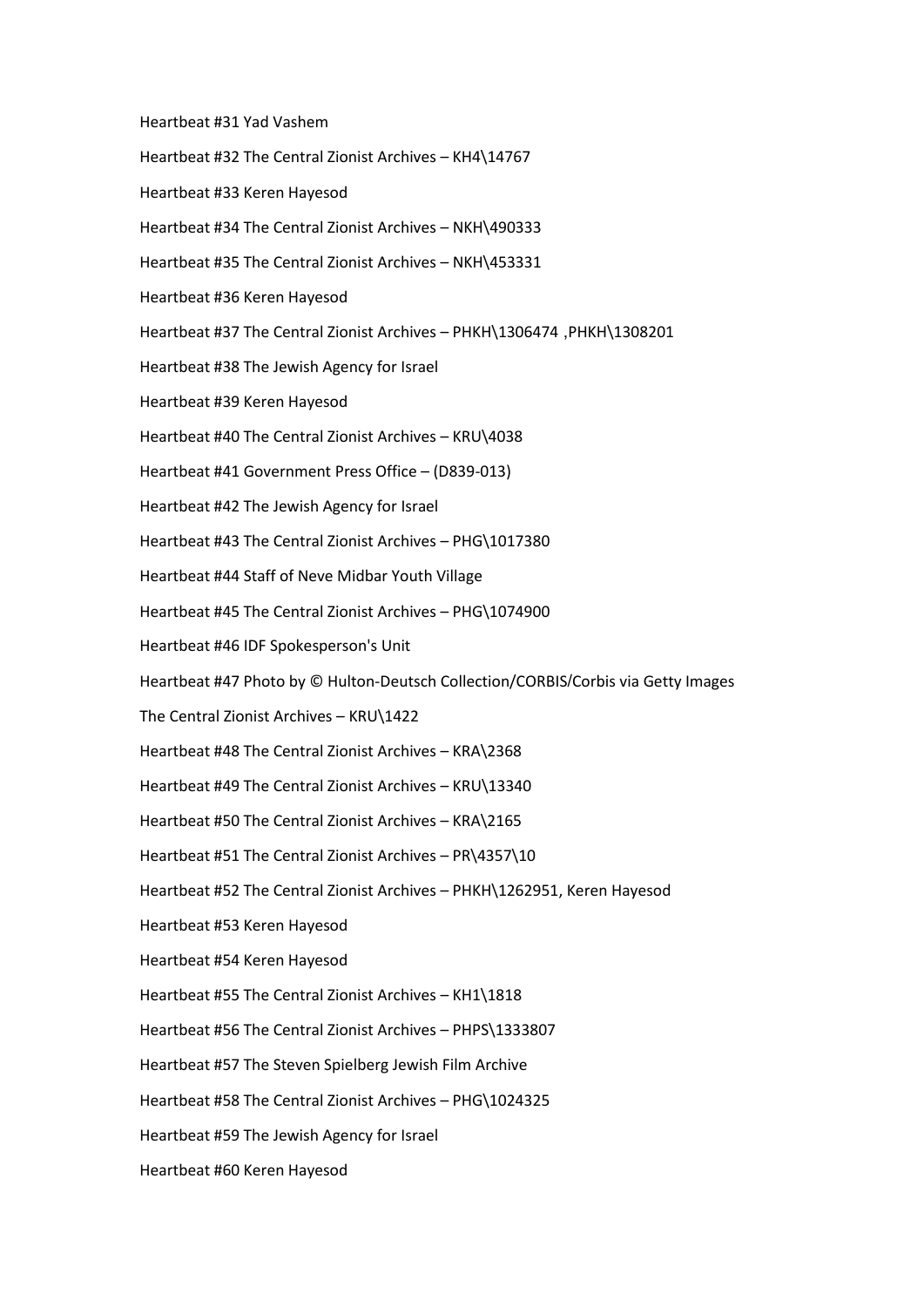Heartbeat #61 The Central Zionist Archives – PHKH\1311332 Heartbeat #62 Keren Hayesod Heartbeat #63 Keren Hayesod and The Jewish Agency for Israel Heartbeat #64 The Central Zionist Archives – BK\2387 Heartbeat #65 Government Press Office – Photographer: Tsvika Israeli (D205-114) Heartbeat #66 Keren Hayesod Heartbeat #67 Keren Hayesod Heartbeat #68 The Central Zionist Archives – KRA\703 Heartbeat #69 The Jewish Agency for Israel – Masa Israel Journey Heartbeat #70 The Central Zionist Archives – KH4\5286 Heartbeat #71 Keren Hayesod Heartbeat #72 The Central Zionist Archives – BK\99431 Heartbeat #73 Government Press Office-Photographer: Hans Pinn (D53-037) Photographer: Ya'akov Sa'ar (D168-078) Photographer: Avi Ohayon (D1170-022) Photographer: Unknown (D683-083) Photographer: Ya'akov Sa'ar (D107-015) Photographer: Ya'akov Sa'ar (D157-004) Photographer: Ya'akov Sa'ar (D652-083) Photographer: Avi Ohayon (D1194-050) Heartbeat #74 Keren Hayesod Heartbeat #75 Keren Hayesod Heartbeat #76 Keren Hayesod Heartbeat #77 Keren Hayesod Heartbeat #78 Photo courtesy of Micha Feldman Heartbeat #79 Keren Hayesod Heartbeat #80 The Steven Spielberg Jewish Film Archive Heartbeat #81 Amigour sheltered housing

Heartbeat #82 The Central Zionist Archives - PHG\1110440,KH4\3823-3p, PHG\1104431,PHG\1091818 ,KH4\3864, NSC\111789, PHG\1094776 ,PHG\1113585,